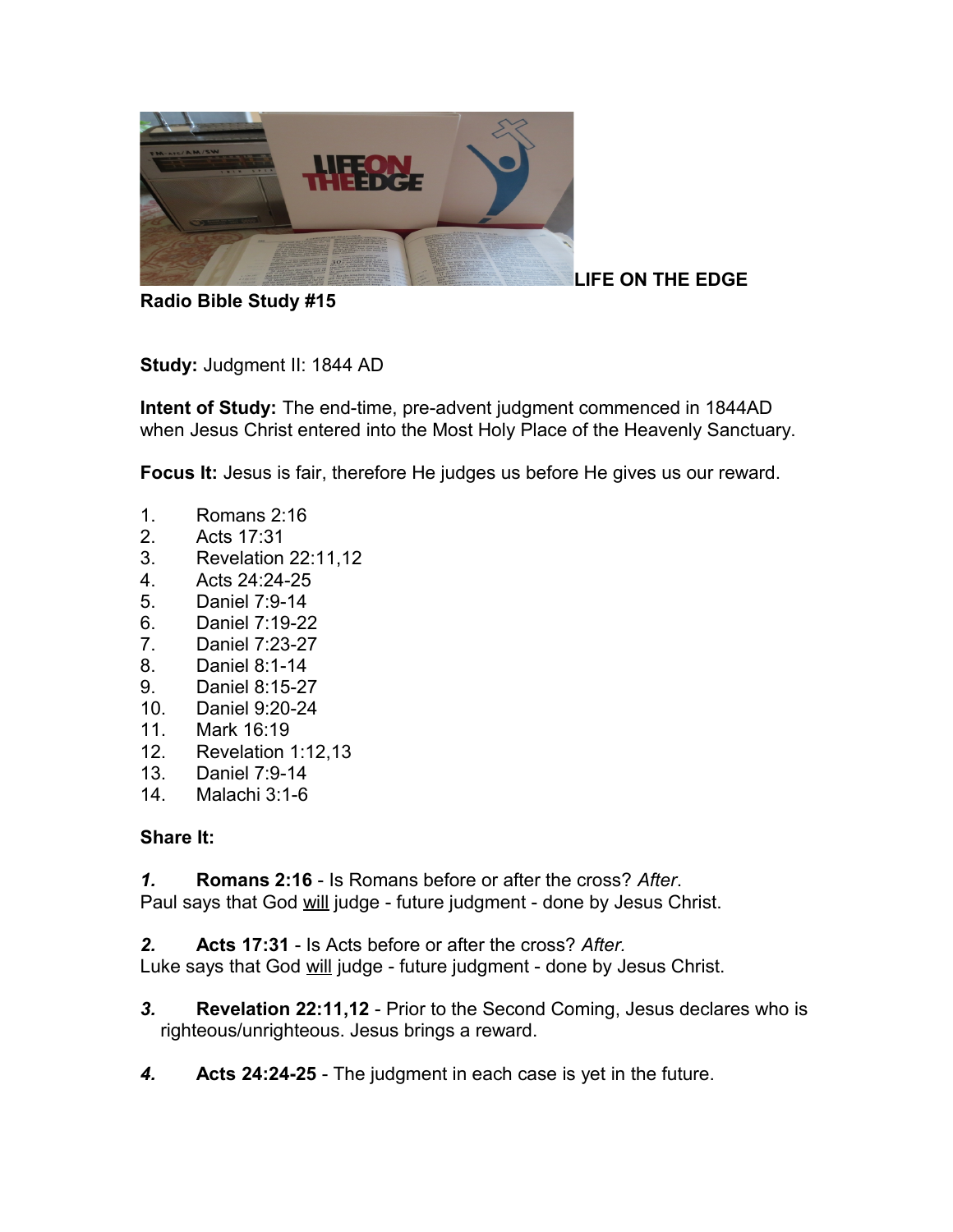### **When does this judgment start?**

- *5.* **Daniel 7:9-14** (4 beasts, Rome divides, Little Horn, Judgment, Second Coming)
- *6.* **Daniel 7:19-22** (Fourth Beast, Ten Horns, Little Horn, Judgment is given, Second Coming)
- *7.* **Daniel 7:23-27** (Fourth Kingdom, Ten Horns, Little Horn makes war with saints, Judgment, Second Coming)

### *8.* **Daniel 8:1-14** - The vision

- **1** 3rd year of Belshazzar Daniel has a vision = "hazon"
- **2** vision = "hazon"
- **3** Ram with two horns, the higher one came up last
- **4** Horizontal power, stays on the face of the earth, became great
- **5** Male goat which has a notable horn between its eyes
- **6**  Goat attacks Ram
- **7** Goat breaks Rams two horns and destroys him
- **8** Goat became very great, the notable horn breaks and four horns replace it which grew up to the four winds of heaven
- **9** Out of one of the four winds comes a little horn which becomes exceedingly great.

**10** - Grew up - vertical power. Cast down host and stars to the ground and tramples them

**11** - Exalts himself as high as the Prince of the host.

"He" = Little horn

"Him" = Little horn - takes away the daily

"His" = The Prince of the host

**12** - Transgression allows the little horn to get an army to oppose the daily Casts down truth and prospers

**13** - Two holy ones are speaking. One says to the other, "How long will the vision be?" Vision = "hazon"

**14** - The answer comes when the Sanctuary is cleansed, 2300 days.

*9.* **Daniel 8:15-27** - The explanation of the vision

**15** - Vision = "hazon"

**16** - Gabriel is commanded to make Daniel understand the vision. Vision = "hazon" (the portion of the vision with the men in it).

**17** - Vision = "Hazon"

**18**,**19** - The end is at an appointed time

**20** - Two horned ram = Media and Persia

**21** - Goat = Greece, Notable Horn = first King - Alexander the Great

**22** - Four horns = four kingdoms, but not with its (Alexander's) power

**23** - latter time of their (four kingdoms) kingdom. Another King arises who understands sinister schemes (Papal Rome). We know that the little horn is Papal Rome by comparing it to Daniel 2 and Daniel 7.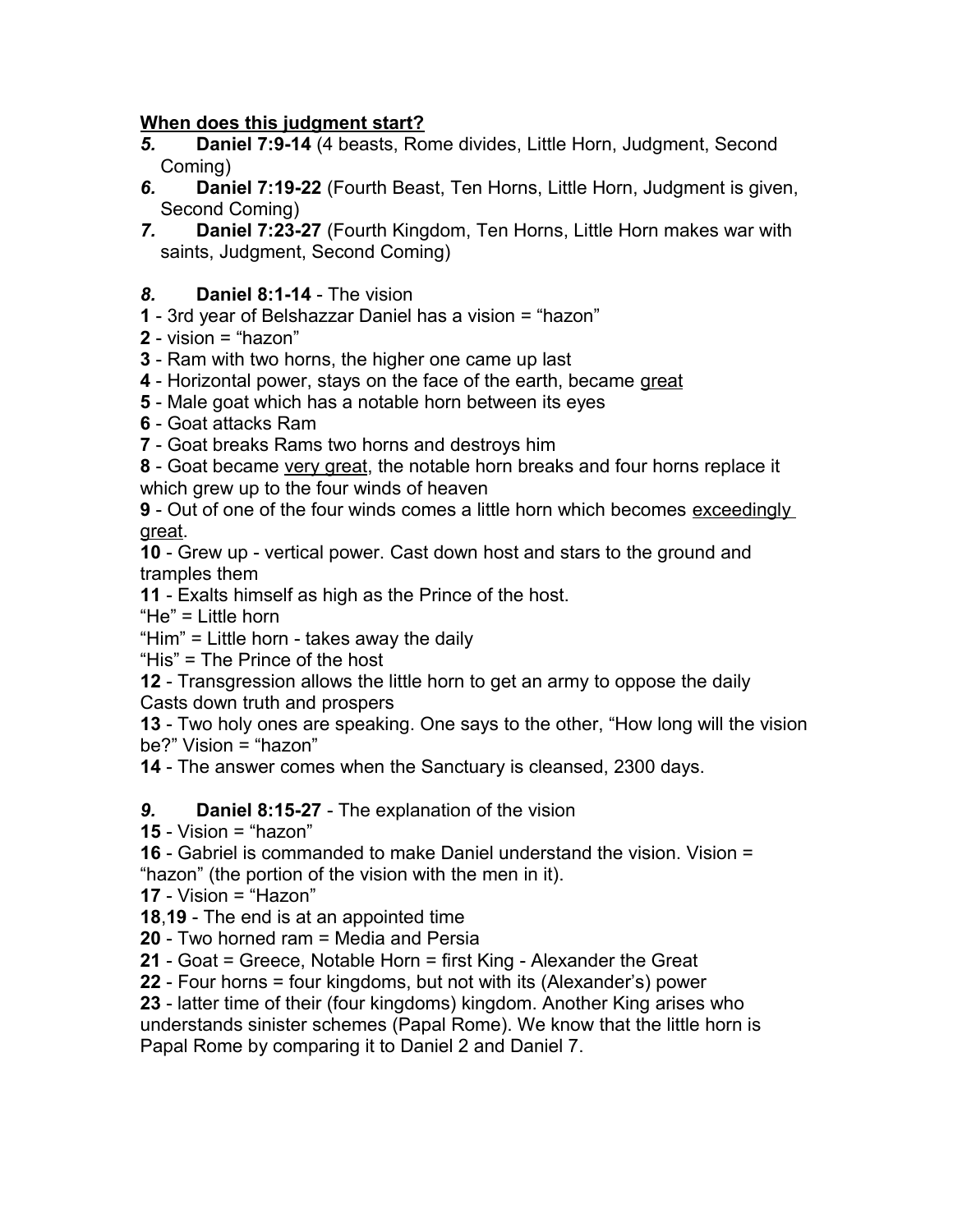**24** - Little Horn has power that is not his own. Where did the little horn get its power? Revelation 13:1,2 Power comes from the dragon. Revelation 12:9 dragon = serpent, devil, satan.

538 AD - 1798 AD = 1260 prophetic days/literal years that the papacy has dominion. (50-100 million Christians were destroyed). He did it in the name of God.

Destroys mighty and holy people - fulfillment of Daniel 8:10 cast down host and stars.

**25** - Magnifies himself in his heart - Isaiah 14:12-15 (stars = angels Revelation 1:20) On the North side of the sanctuary was the table of showbread = the table of His presence. Little horn is a representation of satan working through an earthly power to magnify himself.

Stands up against the Prince of princes - Jesus. When Jesus ascended into Heaven, He became our High Priest in the Heavenly Sanctuary. Performs the daily ministry of the Heavenly Sanctuary: transferring the sin from the people onto the animal, sacrificing the animal and taking the blood into the Sanctuary. The little horn stands against this by having confession.

Broken without human means: During the reformation the power of the papacy was broken via Bible study. Secondary meaning: Second coming of Jesus.

**26** - 1st Vision = "mareh" 2nd Vision = "hazon"

**27** - Vision = "mareh", no one understood it

Gabriel was commanded to help Daniel understand, but now Daniel is saying that no one understands. Gabriel was unable to finish explaining it because Daniel fainted and got sick. Every part of the vision was explained except for the "mareh" which is the part that he needed to understand.

# *10.* **Daniel 9:20-24**

**21** - Vision = "hazon"

**22** - Gabriel comes to give Daniel skill to understand

**23** - Vision = "mareh" (the element where the two men were speaking)

**24** - 70 weeks are cut off (chathak) of the 2300 days of the "mareh" that Daniel didn't understand

490 days of the 2300 days = 1810 more years

70 week prophecy ended fall  $34$  AD + 1810 = fall 1844

In 1844 was there an earthly Sanctuary? *No.*

What Sanctuary is left? *The Heavenly Sanctuary*.

Jesus is in the Holy Place from His ascension until 1844 performing the daily ministry of the Heavenly Sanctuary.

In 1844 He moves into the Most Holy Place to perform the yearly ministry. 1844 was the beginning of the cleansing of the Sanctuary in Heaven.

When Jesus ascended to Heaven He had to follow the pattern of the early Sanctuary service so He had to go to the Holy Place first to do the daily ministration.